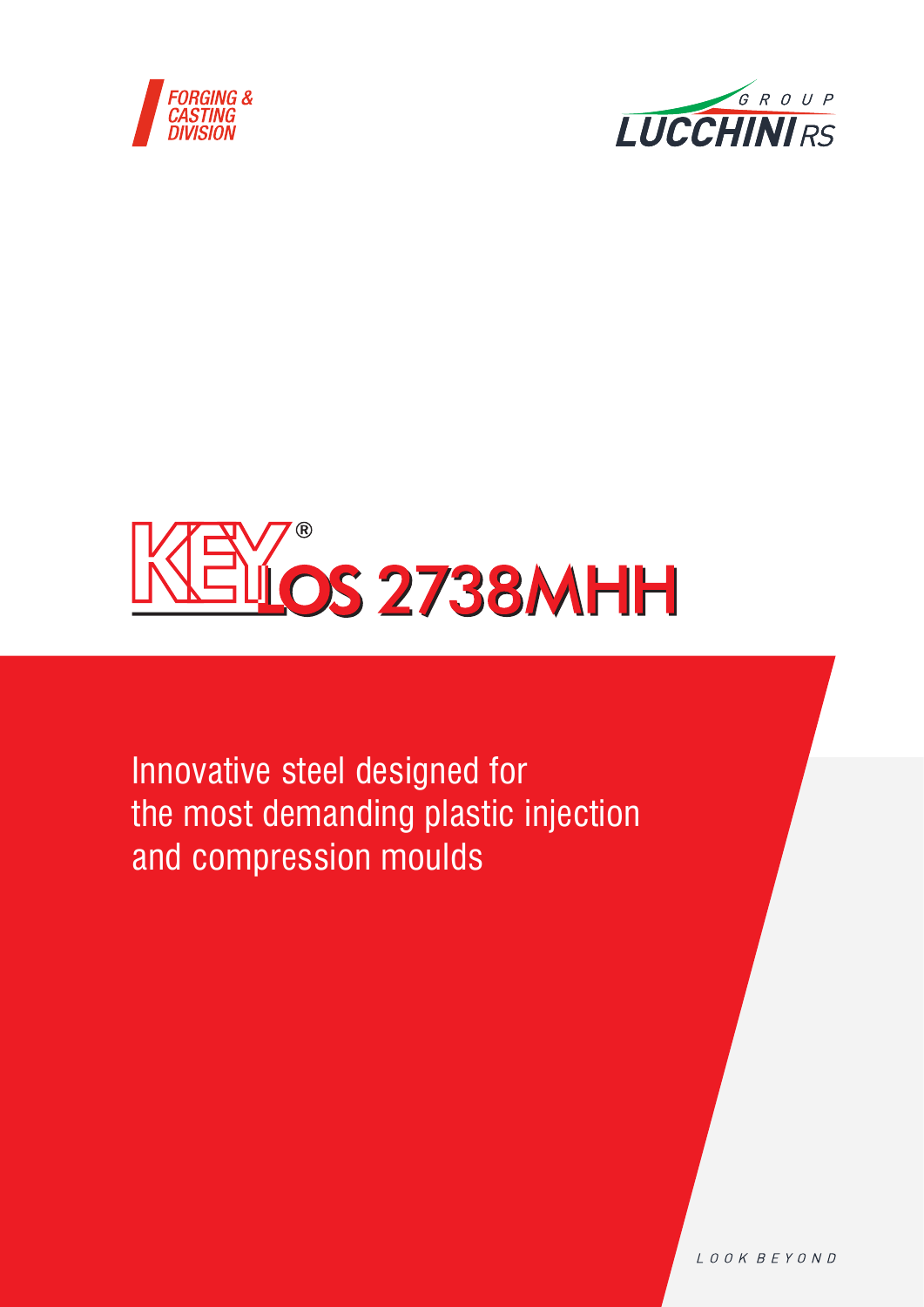



up to 1200 mm.

detected hardness values:

In sections up to 1200mm.

KeyLos® 2738MHH, usually supplied in quenched and tempered condition with 320-360 HB surface hardness, is the best option for the large dimension blocks with thickness

For the hardness, besides, is also guaranteed for the

 $(HB_{\text{Surface,min required}} - HB_{\text{Core}}) \leq 20HB$ 



# General characteristics

KeyLos® 2738MHH represents the latest improvement of Lucchini RS steel grades traditionally dedicated to the plastic injection and compression moulds, developed with specific focus on the big sized blocks.

Thanks to the accurate design of its chemical composition and to the special heat treatment procedure, KeyLos® 2738MHH is characterized by excellent hardenability across the block, minimizing the decrease of the hardness from surface to core, excellent ratio of hardness to toughness, very high thermal conductivity and excellent finishing properties.

According to the low Carbon Equivalent content, the weldability is excellent and KeyLos® 2738MHH is easier and safer in case of welding repair.

# Main features

- Homogeneous hardness across the blocks;
- excellent toughness;
- excellent thermal conductivity;
- excellent wear resistance;
- good machinability;
- very good polishability;
- excellent for photo-engraving;
- excellent for nitriding and hard chromium plating;
- improved weldability.

# Chemical analysis

|                                        | Range | $C[\%]$ | Si $[%]$ | Mn $[%]$ | Cr [%] | Mo [%] | Ni $[%]$ | $V[\%]$ |
|----------------------------------------|-------|---------|----------|----------|--------|--------|----------|---------|
| $M*$ 2738MHH<br>Alloying [% in weight] | min   | 0,22    | 0, 15    | 1,20     | 1,20   | 0,45   | 0,80     | 0, 10   |
|                                        | max   | 0,32    | 0,55     | ,60      | 1,60   | 0,70   | 1,50     | 0,20    |

Comparison with international classifications.

**W. Nr. / DIN designation:**  $≈26MnCrNiMo7$ 

Lucchini RS tool steels are designed in order to optimize the material's performances.

The brand name KeyLos® identifies Lucchini RS product, the number 2738 refers to Werkstoff classification; M stands for modified in comparison with KeyLos® 2738 chemical composition; HH stands higher hardness in comparison with KeyLos® 2738.

**2** KeyLos® 2738 MHH / Rev.00 / 05.2019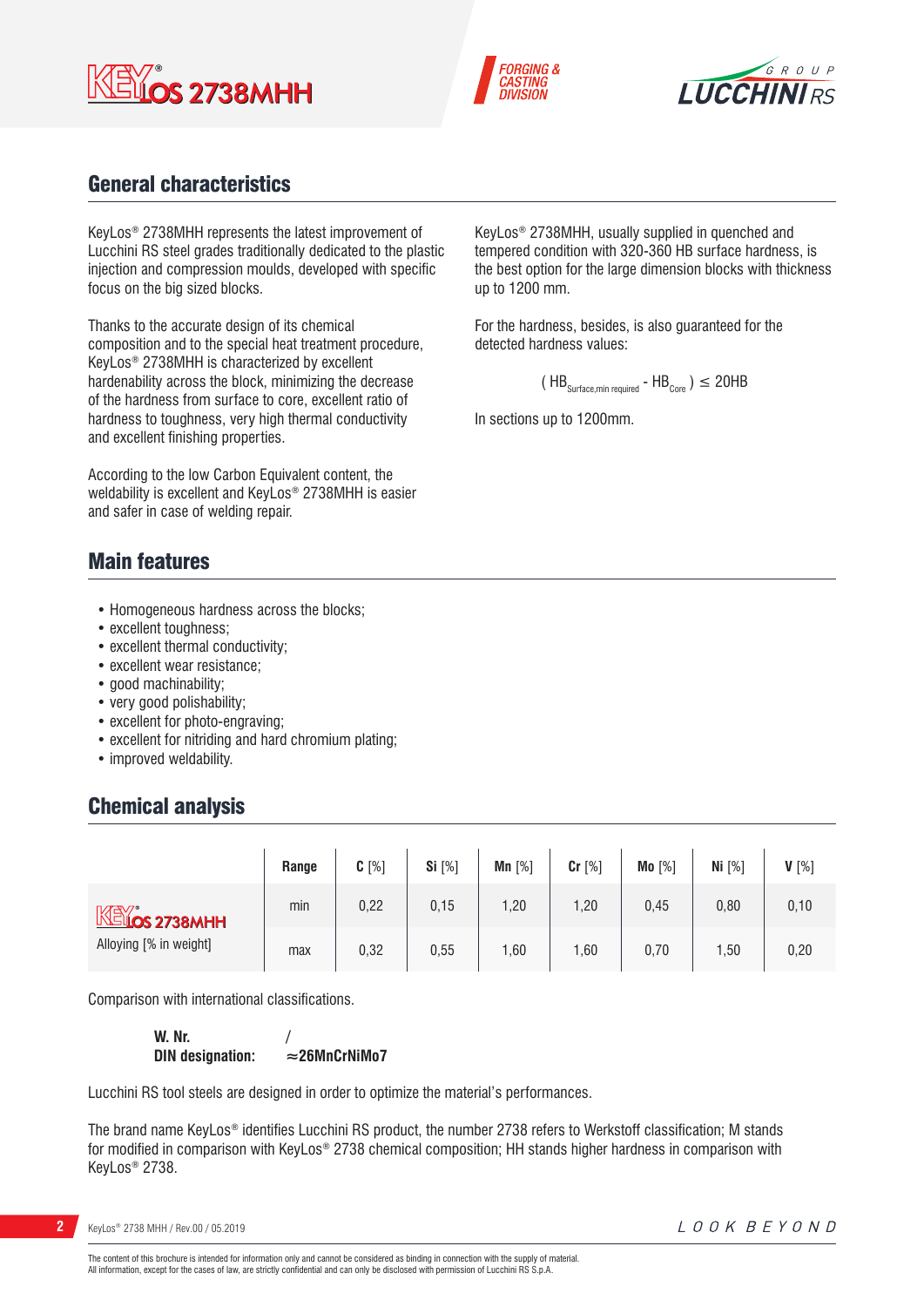





# Main applications

- Big sized injection and compression moulds for exterior and interior plastic components for automotive sector: in particular cavities for bumpers and dashboards.
- Home appliances: rear TV housing, copier housing, crates, dustbins, chairs et cetera.

KeyLos® 2738MHH as all the other Lucchini RS steel grades is also designed with the aim to guarantee the minimum use of virgin materials, moving toward the use of scrap categories difficult to be recycled.

# Physical and mechanical properties

*Main physical properties*

| <b>KEYOS 2738MHH</b>                                 | $20^{\circ}$ C | $250^\circ C$ | $500^{\circ}$ C |
|------------------------------------------------------|----------------|---------------|-----------------|
| Modulus of elasticity [GPa]<br>(1GPa=1000 MPa)       | 209            | 193           | 176             |
| Coefficient of thermal<br>expansion<br>$[10^{-6}/K]$ |                | 12,6          | 14.4            |
| Thermal conductivity<br>[W/mK]                       | 34.6           | 34,1          | 33,9            |

The herewith values are the average from half section of 1000 mm thickness block, after hardening at 900 °C, quenching and tempering at 600 °C.



*Main mechanical properties*

| <b>KEY</b> <sub>os</sub> 2738MHH         | $20^{\circ}$ C | $200\degree$ C |
|------------------------------------------|----------------|----------------|
| Ultimate Tensile strength<br>(UTS) [MPa] | 1.085          | 925            |
| Yield stress<br>(YS) [MPa]               | 985            | 785            |
| Elongation<br>$(A)$ <sup>[%]</sup>       | 18             |                |
| Reduction of area<br>(Z) [%]             | 53             |                |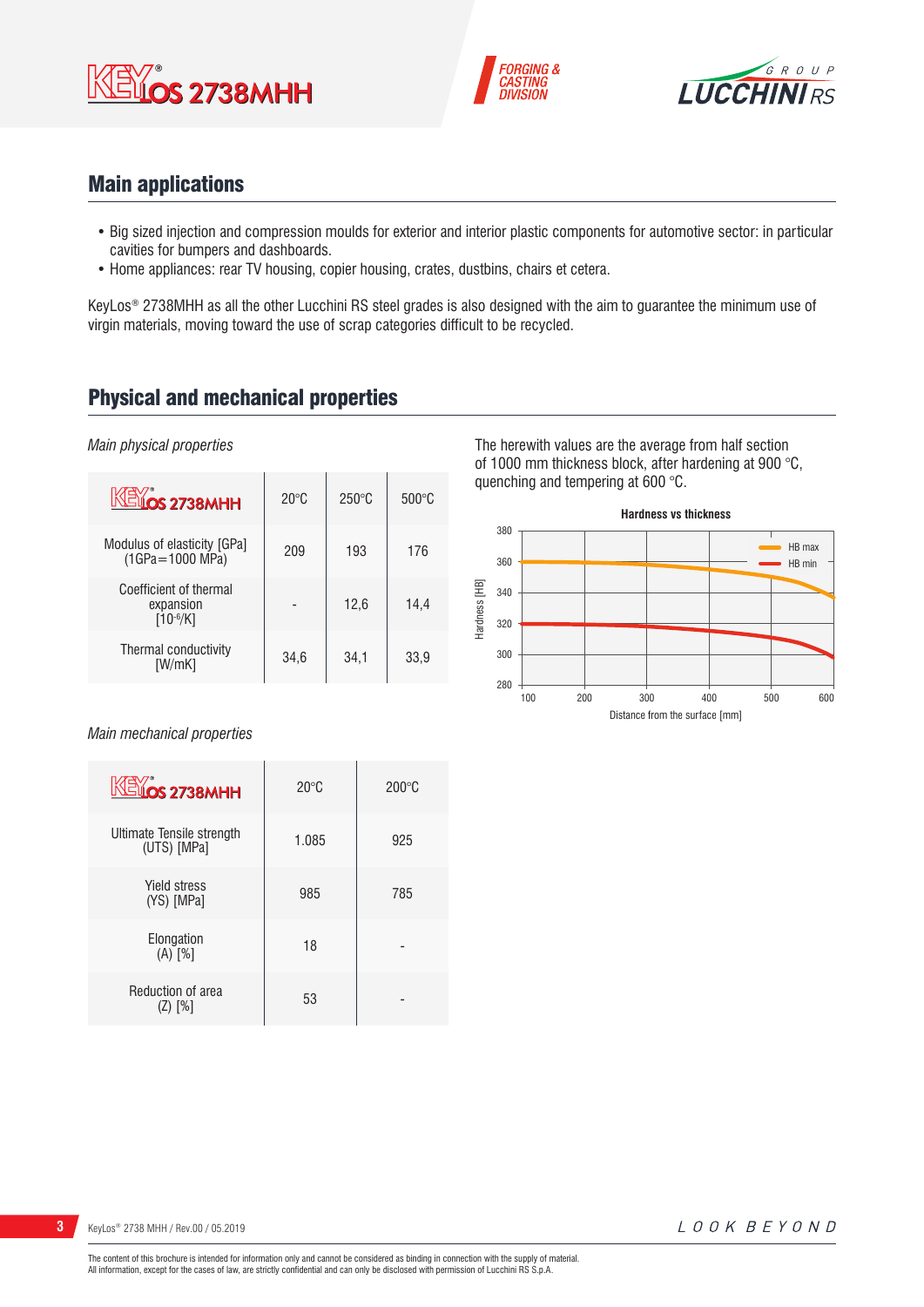





# Heat treatments

KeyLos® 2738MHH is usually supplied in quenched and tempered condition. If different hardness/heat treatment procedure are required, we recommend the following parameters.

The herewith attached data are for information purpose only and must be adjusted to the heat treatment facility and the dimensions of the block.

### *Soft annealing*

| Suggested temperature | 700 °C                                                                    |
|-----------------------|---------------------------------------------------------------------------|
| Soaking time          | 60 min every 25 mm thickness                                              |
| Cooling               | Slow in the furnace at max 20 °C/h<br>to 600 °C, then at room temperature |

Soft annealing is useful to improve machinability. Actual hardness is  $\leq$  250 HB.

#### *Stress Relieving*

| Suggested temperature | 550 °C                                                                             |
|-----------------------|------------------------------------------------------------------------------------|
| Soaking time          | 60 min every 25 mm thickness                                                       |
| Cooling               | Slow in the furnace at max 20 $\degree$ C/h<br>to 200 °C, then at room temperature |

Stress relieving is recommended to remove residual stresses produced by previous heat treatment or by machining operations.

If the suggested temperature is lower than the tempering temperature, the stress relieving temperature will be 50° C lower than the tempering temperature previously applied.



*Hardening*

| Suggested temperature | 950 °C                       |
|-----------------------|------------------------------|
| Soaking time          | 60 min every 25 mm thickness |
| Cooling               | Polymer or water quench      |

## *Tempering*





Tempering curve of a sample which has been austenized at 950 °C.

**4** KeyLos® 2738 MHH / Rev.00 / 05.2019

## LOOK BEYOND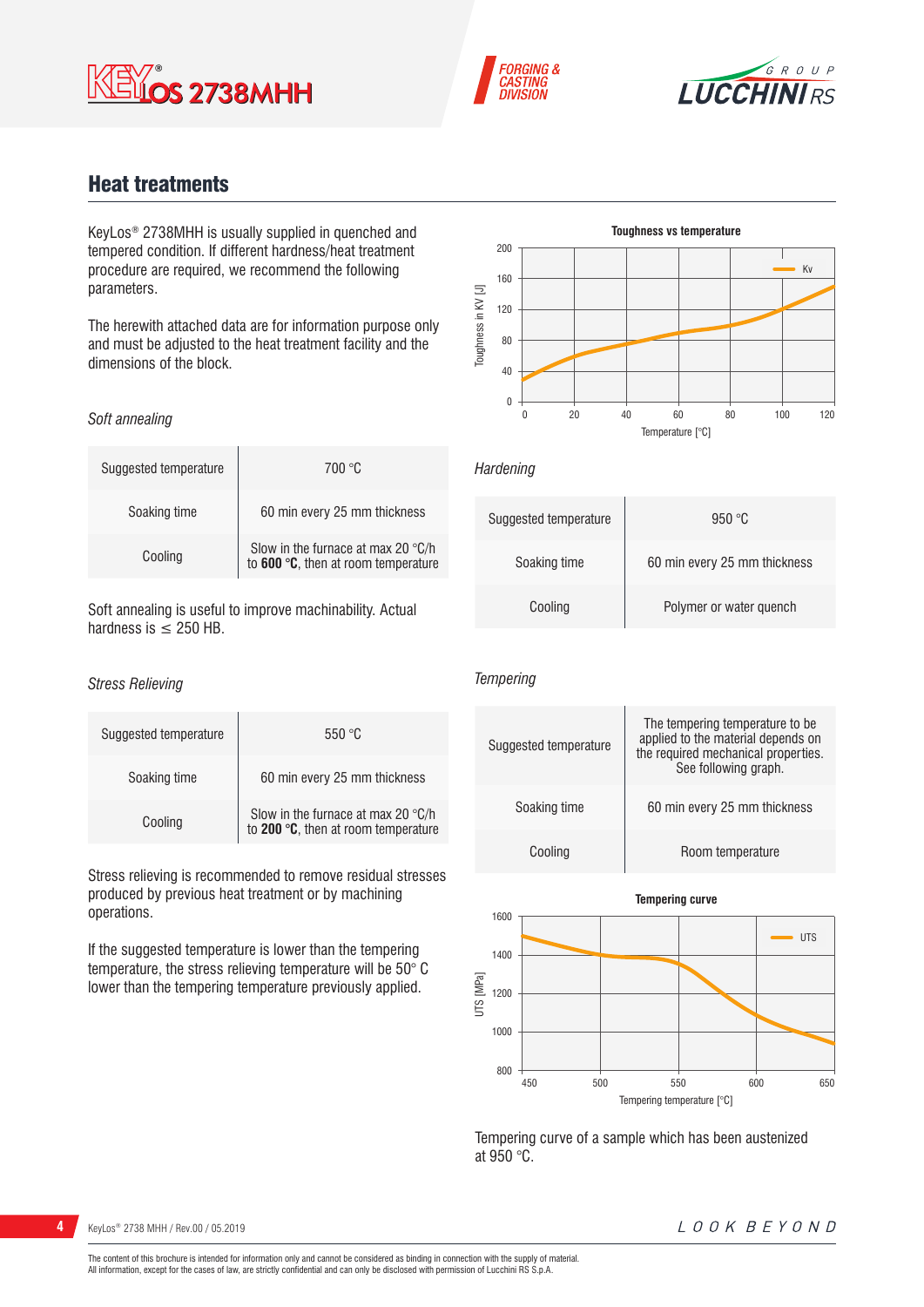







After tempering we suggest to carry out stress relieving at temperature 50 °C lower than the last tempering temperature.

### *Induction hardening*

KeyLos® 2738MHH is suitable for induction hardening. We recommend cooling at room temperature and tempering after induction hardening.

#### *Nitriding*

KeyLos® 2738MHH is suitable for ionic and gas nitriding. This treatment is very useful for moulds subjected to extremely stressful applications. The increase of the surface hardness, following nitriding, extends the component life cycle.

Up-to-date nitriding procedures allow to minimize the dimensional variation of the piece. We recommend to heat treat the piece in finish machined condition.

In order to obtain the best results, we recommend the following manufacturing procedure:

- rough machining:
- stress relieving;
- finish machining;
- nitriding.

In any case, other properties can be deeper analysed by Lucchini RS against specific Customer request: please contact our Metallurgy Department.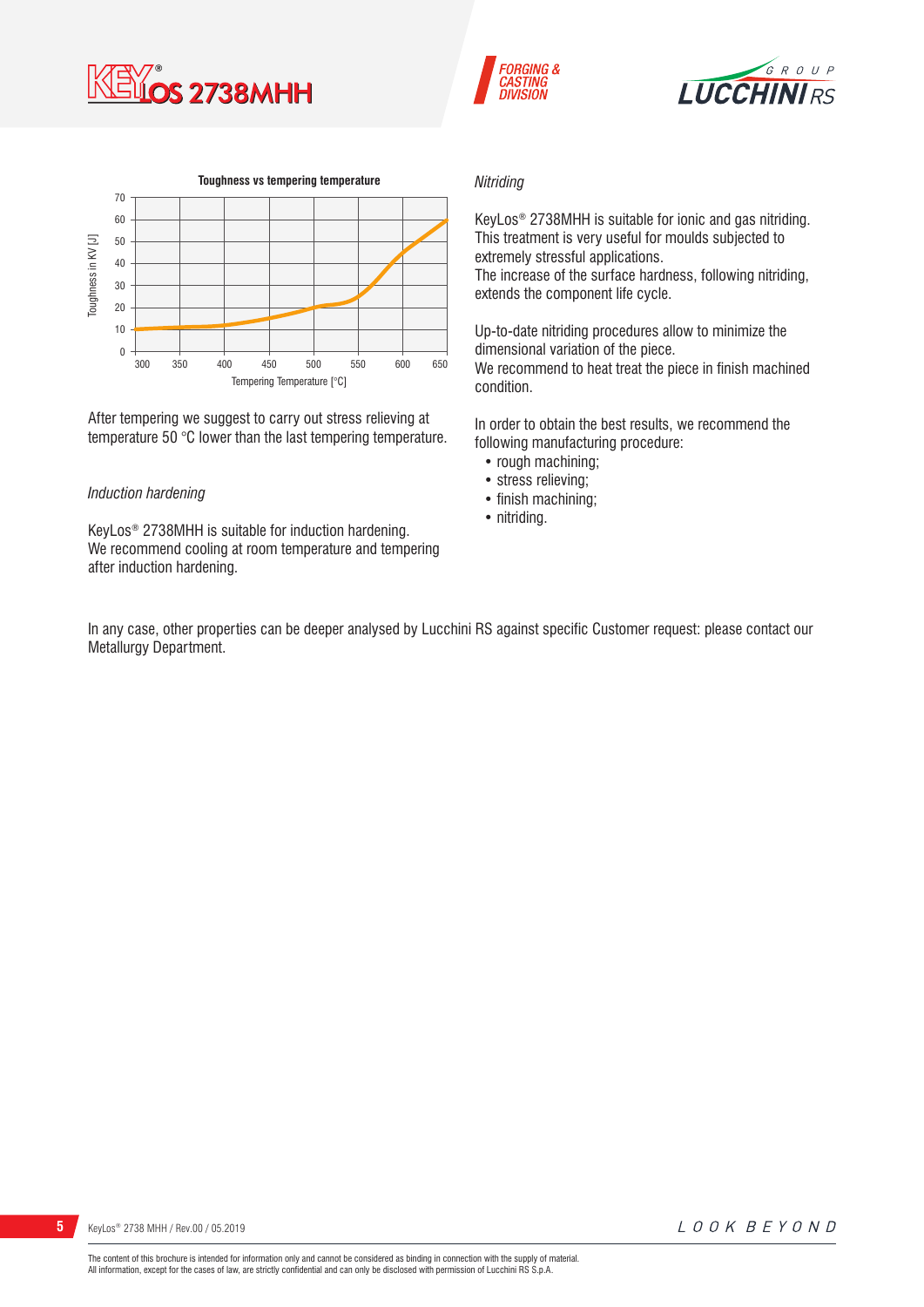





# KeyLos® 2738MHH compared to other grades

Comparison of average values of hardness variation versus thickness among KeyLos® 2738MHH, KeyLos® 2738 and KeyLos® 2311.



Comparison of thermal conductivity between KeyLos® 2738MHH and KeyLos® 2738.



Comparison of impact values among KeyLos® 2738MHH, KeyLos® 2738 and KeyLos® 2311 with same hardness, at 20 °C temperature.



Comparison of machinability among KeyLos® 2738MHH, KeyLos® 2738 and KeyLos® 2312.



Comparison of Carbon Equivalent content among KeyLos® 2738MHH, KeyLos® 2738 and KeyLos® 2311.

Thanks to the Carbon Equivalent content lower than the other grades traditionally normally used for plastic moulding, KeyLos® 2738MHH get better weldability and lower risk of cracking during welding repair on finish piece.



LOOK BEYOND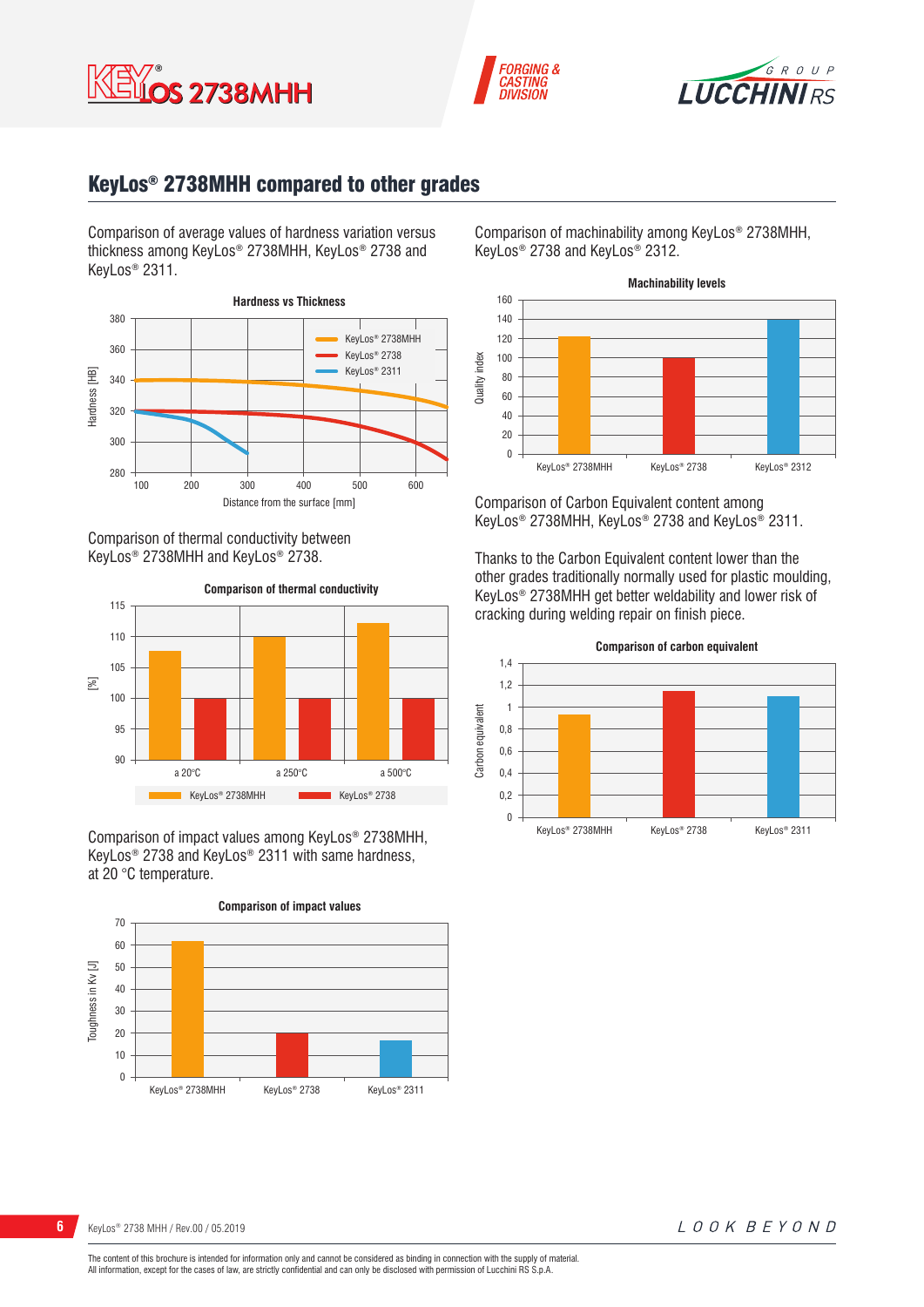





# **CCT Curve**



# Annealed microstructure of Keylos® 2738MHH



The microstructure of KeyLos® 2738MHH detected about 20 mm under surface is tempered martensite.

**7** KeyLos<sup>®</sup> 2738 MHH / Rev.00 / 05.2019

The content of this brochure is intended for information only and cannot be considered as binding in connection with the supply of material.<br>All information, except for the cases of law, are strictly confidential and can o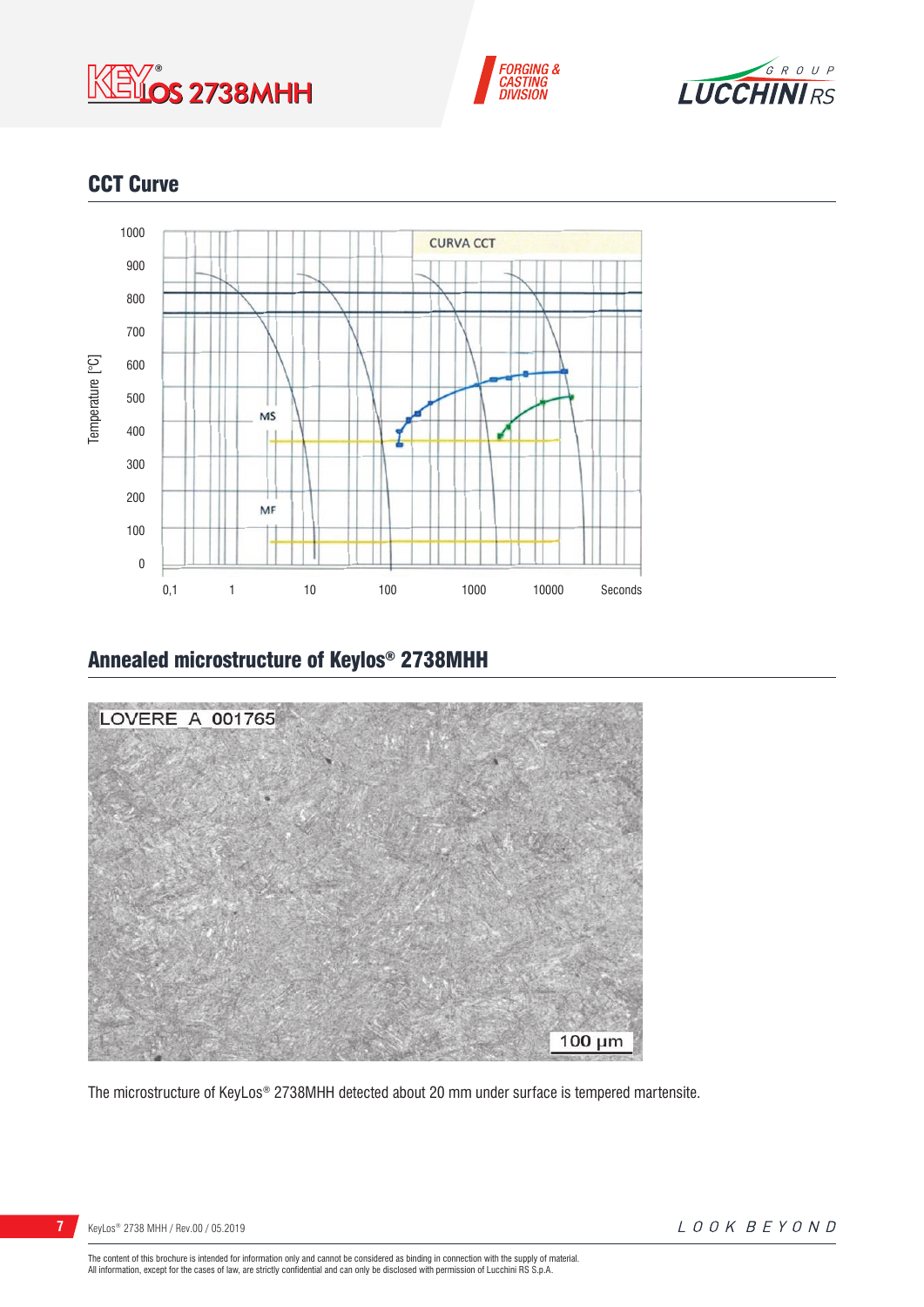





# Quick comparison guide among the different steel grades

The following table shows a quick comparison among the main characteristics of pre-hardened steel grades traditionally used in plastic moulding.

|                                                         | <b>Lucchini RS Mould steel Family for plastics Industry</b> |                      |                |                |                    |                         |                    |                         |                |                |                    |                         |                         |                |                |                |                |                |                         |
|---------------------------------------------------------|-------------------------------------------------------------|----------------------|----------------|----------------|--------------------|-------------------------|--------------------|-------------------------|----------------|----------------|--------------------|-------------------------|-------------------------|----------------|----------------|----------------|----------------|----------------|-------------------------|
| Pre-hardened Not Corrosion Resistant Mould Steel Grades |                                                             |                      |                |                |                    |                         |                    |                         |                |                |                    |                         |                         |                |                |                |                |                |                         |
| <b>Special features</b><br>and delivered                |                                                             | <b>KEYLOS</b>        |                |                |                    |                         |                    |                         |                | <b>ESKYLOS</b> |                    |                         |                         | <b>BEYLOS</b>  |                |                |                |                |                         |
| conditions                                              | 1730                                                        | 1730<br>M            | 7225           | <b>ON</b>      | 2312               | 2311                    | <b>UP</b>          | 2738<br><b>MSH</b>      | 2738           | <b>PLUS</b>    | 2738<br><b>MHH</b> | 2002                    | 6959                    | 2002           | 6959           | 2340           | 2365<br>M      | 2711           | 2714                    |
| HB in surface<br>in Annealed<br>condition               | 1                                                           | $\sqrt{2}$           |                | 1              | $\sqrt{2}$         | $\sqrt{2}$              | $\sqrt{2}$         | $\sqrt{2}$              | $\sqrt{2}$     |                |                    |                         | $\,<$<br>220            |                | $\,<$<br>220   | $\,<$<br>220   | $\,<$<br>220   | $\,<$<br>250   | $\,<$<br>250            |
| HB in surface<br>Pre-hardened                           | $\leq$<br>200                                               | $\leq$<br>210        | 220<br>270     | 280<br>330     | 280<br>330         | 280<br>330              | 280<br>330         | 280<br>330              | 290<br>340     | 300<br>350     | 320<br>360         | 360<br>400              | 370<br>410              | 360<br>400     | 370<br>410     | 400<br>450     | 400<br>450     | 370<br>410     | 370<br>410              |
| Maximum<br>thickness [mm]                               | 300                                                         | 300                  | 500            | 500            | 600                | 600                     | 800                | 800                     | 1.000          | 800            | 1.200              | 1.200                   | 500                     | 500            | 500            | 500            | 500            | 500            | 700                     |
| Hardness and<br><b>Wear Resistance</b>                  | 1                                                           | 1                    | 1              | $\overline{2}$ | $\boldsymbol{2}$   | $\overline{\mathbf{c}}$ | $\overline{2}$     | 3                       | $\overline{2}$ | 3              | 3                  | 3                       | 3                       | 3              | 3              | 4              | 4              | 3              | 3                       |
| Degree of<br>Through Hardening<br>in the section        | 1                                                           | 1                    | 1              | 1              | $\boldsymbol{2}$   | $\boldsymbol{2}$        | 3                  | 3                       | 3              | 3              | 4                  | 4                       | 4                       | 4              | 4              | 3              | 3              | 3              | 3                       |
| <b>Toughness</b>                                        | 1                                                           | 1                    | $\overline{2}$ | $\overline{2}$ | 1                  | 3                       | 3                  | 3                       | $\overline{2}$ | 3              | 3                  | 3                       | 4                       | 3              | 4              | 3              | $\overline{2}$ | 4              | 4                       |
| Machinability<br>after Annealing                        | $\sqrt{2}$                                                  | $\sqrt{\phantom{a}}$ |                | T              | $\prime$           | $\sqrt{\phantom{a}}$    | $\sqrt{2}$         | /                       | /              | T              | $\sqrt{2}$         |                         | 3                       |                | 3              | 3              | 3              | 3              | 3                       |
| Machinability<br>after Hardening                        | 3                                                           | 3                    | $\overline{2}$ | 1              | 4                  | $\overline{2}$          | $\overline{2}$     | $\overline{2}$          | $\overline{2}$ | $\overline{2}$ | $\overline{2}$     | $\overline{2}$          | 1                       | $\overline{2}$ | 1              | 1              | 1              | 1              | 1                       |
| <b>Etch-Grainability</b>                                | 1                                                           | 1                    | 1              | $\overline{2}$ | $\bf{0}$           | 3                       | 3                  | 3                       | 3              | 3              | 3                  | 3                       | $\overline{\mathbf{c}}$ | 4              | 4              | 4              | 4              | $\overline{2}$ | $\overline{2}$          |
| Polishability                                           | $\overline{2}$                                              | $\overline{2}$       | $\overline{2}$ | $\overline{2}$ | $\bf{0}$           | 3                       | 3                  | 3                       | 3              | 3              | 3                  | 3                       | $\overline{2}$          | 4              | 4              | 4              | 4              | 3              | 3                       |
| Repair<br>by Welding                                    | 1                                                           | 1                    | 1              | $\mathbf{0}$   | $\bf{0}$           | $\mathbf{1}$            | 1                  | $\overline{\mathbf{c}}$ | $\mathbf{1}$   | $\overline{2}$ | $\overline{2}$     | $\overline{\mathbf{c}}$ | 1                       | $\overline{2}$ | 1              | $\blacksquare$ | 1              | 1              | 1                       |
| <b>Thermal</b><br>Conductivity                          | 3                                                           | 3                    | $\overline{2}$ | $\overline{2}$ | $\overline{2}$     | $\overline{\mathbf{c}}$ | $\overline{2}$     | 3                       | $\overline{2}$ | 3              | 3                  | 3                       | $\overline{2}$          | 3              | $\overline{2}$ | 1              | 1              | $\overline{2}$ | $\overline{\mathbf{c}}$ |
| Corrosion<br>Resistance                                 | $\bf{0}$                                                    | 0                    | 0              | 0              | $\bf{0}$           | $\pmb{0}$               | $\bf{0}$           | $\bf{0}$                | Ō              | 0              | $\bf{0}$           | 0                       | 0                       | $\bf{0}$       | $\bf{0}$       | $\mathbf{0}$   | 0              | 0              | 0                       |
|                                                         |                                                             |                      |                |                | <b>4 Excellent</b> |                         | <b>3 Very Good</b> |                         | 2 Good         | 1 Normal       |                    | <b>0 Unsuitable</b>     |                         |                |                |                |                |                |                         |

The herewith attached data are average values.

The advised applications and the quick comparison guide among the different grades are for information only and have got just the purpose to offer to the reader an evaluation tool.

They have not to be considered as warranty, either express or implied.

**8** KeyLos® 2738 MHH / Rev.00 / 05.2019

The content of this brochure is intended for information only and cannot be considered as binding in connection with the supply of material.<br>All information, except for the cases of law, are strictly confidential and can o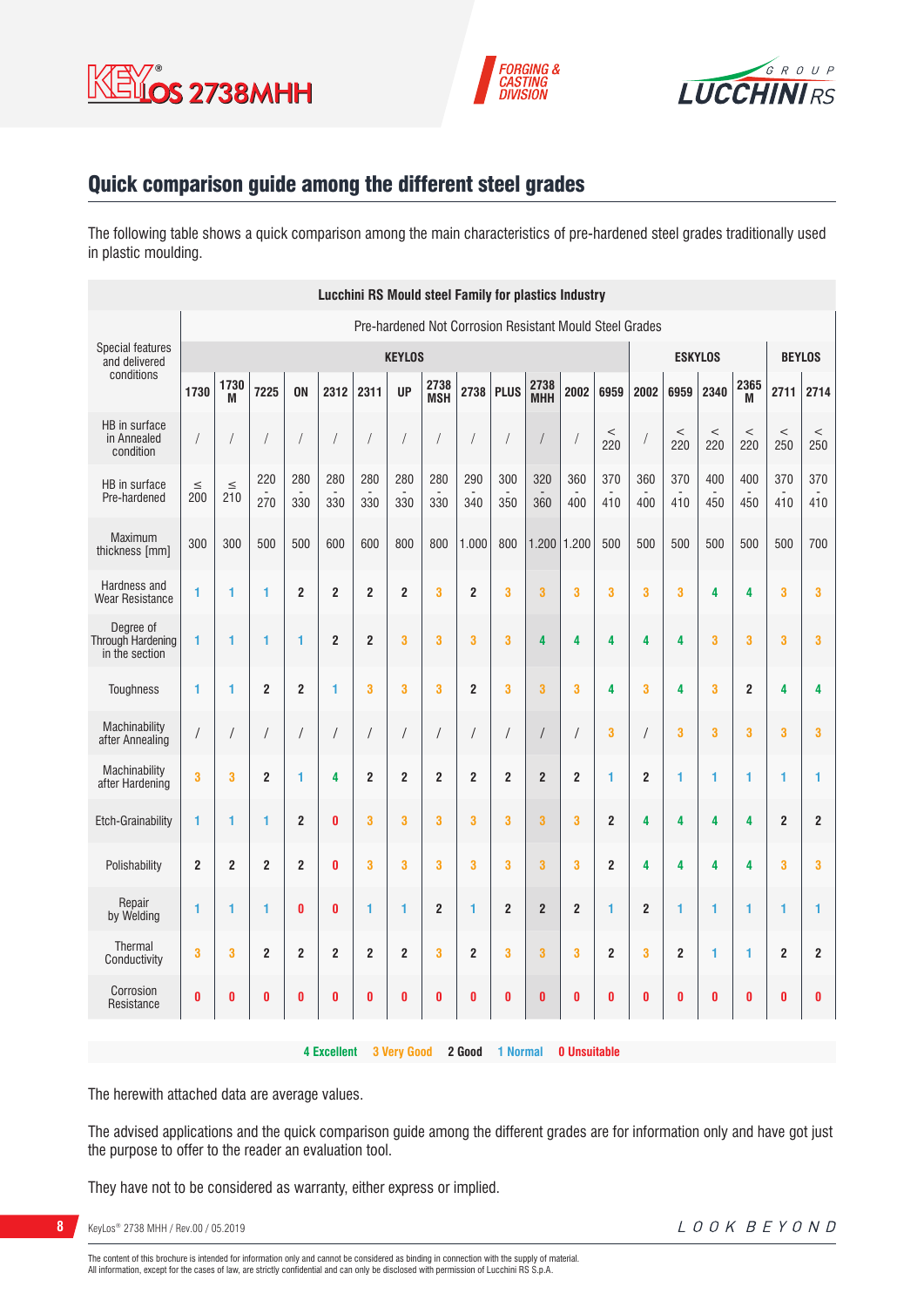





# Guidance for machining

The following parameters are approximate only and must be adjusted to the specific application and machine tool.

*Turning*

|                                      | Rough machining                         |            | Finish machining                        |                |
|--------------------------------------|-----------------------------------------|------------|-----------------------------------------|----------------|
| Type of insert                       | P <sub>20</sub> -P <sub>40</sub> coated | <b>HSS</b> | P <sub>10</sub> -P <sub>20</sub> coated | Cermet         |
| V <sub>c</sub> cutting speed [m/min] | $150 \div 190$                          | $(\star)$  | $190 \div 230$                          | $260 \div 320$ |
| a, cutting depth [mm]                |                                         | $(\star)$  |                                         | < 0.5          |

*Milling*

|                             | Rough machining    |                                         |            |  |  |  |  |  |
|-----------------------------|--------------------|-----------------------------------------|------------|--|--|--|--|--|
| Type of insert              | P25-P35 not coated | P <sub>25</sub> -P <sub>35</sub> coated | <b>HSS</b> |  |  |  |  |  |
| $V_c$ cutting speed [m/min] | $120 \div 140$     | $160 \div 180$                          | $(\star)$  |  |  |  |  |  |
| $fz$ feed [mm]              | $0,15 \div 0,3$    | $0,15 \div 0,3$                         | $(*)$      |  |  |  |  |  |
| a, cutting depth [mm]       | $2 \div 4$         | $2 \div 4$                              | $(\star)$  |  |  |  |  |  |

|                         | Pre-finishing                                      |                                         |            |  |  |  |  |  |
|-------------------------|----------------------------------------------------|-----------------------------------------|------------|--|--|--|--|--|
| Type of insert          | P <sub>10</sub> -P <sub>20</sub> not coated        | P <sub>10</sub> -P <sub>20</sub> coated | <b>HSS</b> |  |  |  |  |  |
| V cutting speed [m/min] | $140 \div 160$                                     | $180 \div 200$                          | (*)        |  |  |  |  |  |
| $f$ , feed [mm]         | $0,2 \div 0,3$                                     | $0,2 \div 0,3$                          | $(\star)$  |  |  |  |  |  |
| $ar$ cutting depth [mm] | </td <td>&lt; 2</td> <td><math>(\star)</math></td> | < 2                                     | $(\star)$  |  |  |  |  |  |

|                                      | Finishing                                   |                                         |                 |  |  |  |  |
|--------------------------------------|---------------------------------------------|-----------------------------------------|-----------------|--|--|--|--|
| Type of insert                       | P <sub>10</sub> -P <sub>20</sub> not coated | P <sub>10</sub> -P <sub>20</sub> coated | Cermet P15      |  |  |  |  |
| V <sub>c</sub> cutting speed [m/min] | $200 \div 240$                              | $250 \div 270$                          | $300 \div 340$  |  |  |  |  |
| $f$ , feed [mm]                      | $0,05 \div 0,2$                             | $0,05 \div 0,2$                         | $0,05 \div 0,2$ |  |  |  |  |
| a, cutting depth [mm]                | $0.5 \div 1$                                | $0.5 \div 1$                            | $0,3 \div 0,5$  |  |  |  |  |

*(\*) not advisable*

**9** KeyLos<sup>®</sup> 2738 MHH / Rev.00 / 05.2019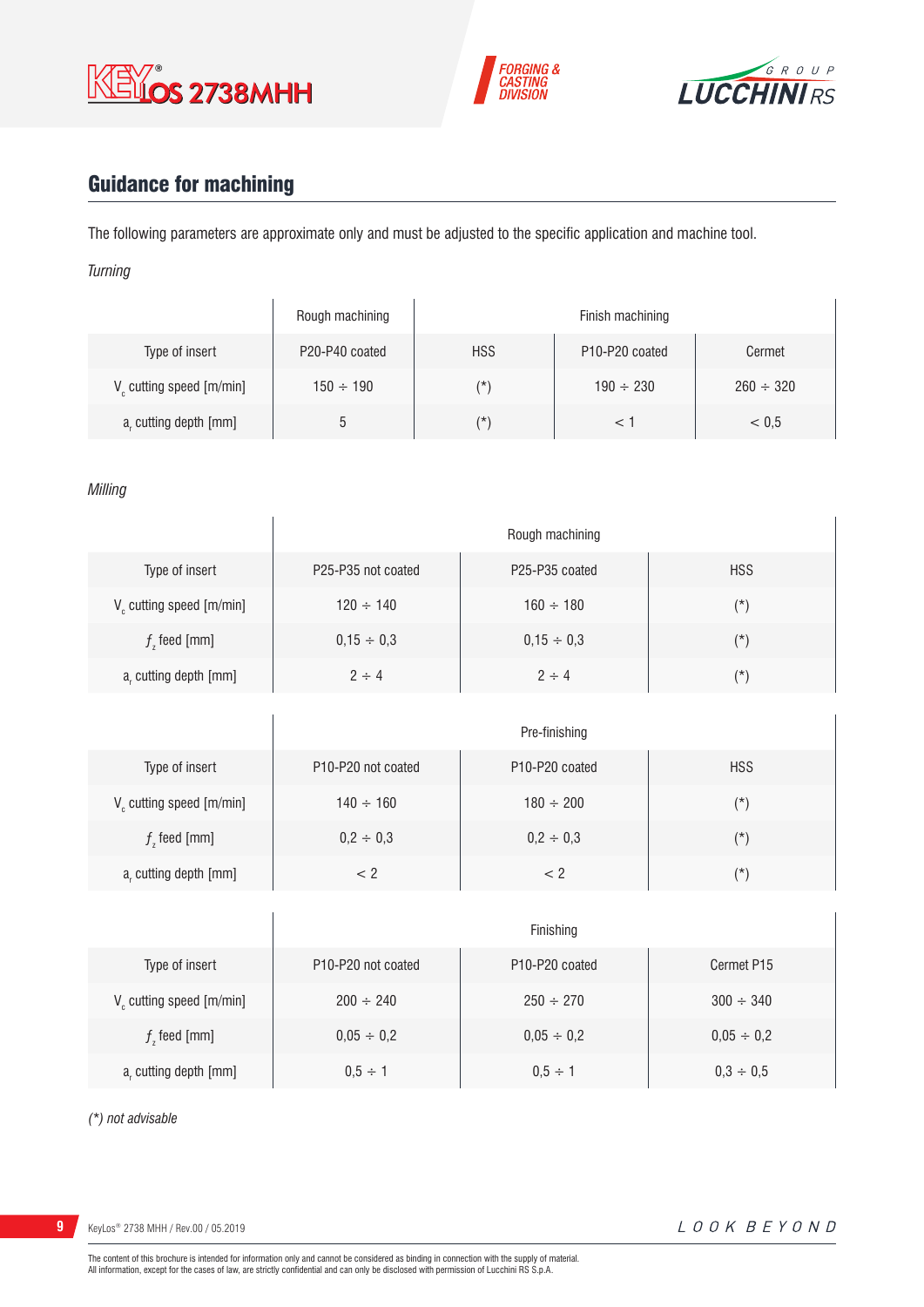





## *Drilling*

| Type of insert               | tip with interchangeable inserts | <b>HSS</b> | brazed tip       |
|------------------------------|----------------------------------|------------|------------------|
| V cutting speed [m/min]      | $130 \div 160$                   | (*)        | $90 \div 120$    |
| $fz$ feed per turn [mm/turn] | $0.05 \div 0.15$                 | $(\star)$  | $0.15 \div 0.25$ |

## *(\*) not advisable*

## *General formulae*

| Type of machining             | Drilling                                                                                                          | Milling                                                                             |
|-------------------------------|-------------------------------------------------------------------------------------------------------------------|-------------------------------------------------------------------------------------|
| n: number of turns of mandrel | $V_r * 1000 / \pi * D_r$                                                                                          | $V_r * 1000 / \pi * D_r$                                                            |
| $V_f$ : feed speed [m/min]    | $V_{f} = f_{7}$ * n                                                                                               | $V_{f} = f_{i} * n * z_{n}$                                                         |
| $fz$ feed per turn [mm/turn]  | $\overline{\phantom{a}}$                                                                                          | $f_{n} = V_{f} / n$                                                                 |
| <b>Note</b>                   | D <sub>r</sub> : Milling cutter or tip diameter [mm]<br>V <sub>c</sub> : cutting speed [m/min]<br>$f$ ; feed [mm] | $f_{n}$ : feed per turn [mm/turn]<br>z <sub>n</sub> : No. of milling cutter inserts |

## Approximate comparison between hardness and ultimate tensile strength values.

| HB         | 530   | 520   | 512   | 495   | 480   | 471   | 458   | 445   | 430   | 415   | 405   | 390   | 375   |
|------------|-------|-------|-------|-------|-------|-------|-------|-------|-------|-------|-------|-------|-------|
| <b>HRc</b> | 54    | 53    | 52    | 51,1  | 50,2  | 49,1  | 48,2  | 47    | 45,9  | 44,5  | 43,6  | 41,8  | 40,5  |
| <b>MPa</b> | 1.900 | 1.850 | 1.800 | 1.750 | 1.700 | 1.650 | 1.600 | 1.550 | 1.500 | 1.450 | 1.400 | 1.350 | 1.300 |
|            |       |       |       |       |       |       |       |       |       |       |       |       |       |
| HB         | 360   | 350   | 330   | 320   | 305   | 294   | 284   | 265   | 252   | 238   | 225   | 209   | 195   |
| <b>HRc</b> | 38,8  | 37,6  | 35,5  | 34,2  | 32,4  | 31    | 29    | 27    | --    | --    | --    | --    | --    |
| <b>MPa</b> | 1.250 | 1.200 | 1.150 | 1.100 | 1.050 | 1.000 | 950   | 900   | 850   | 800   | 750   | 700   | 650   |